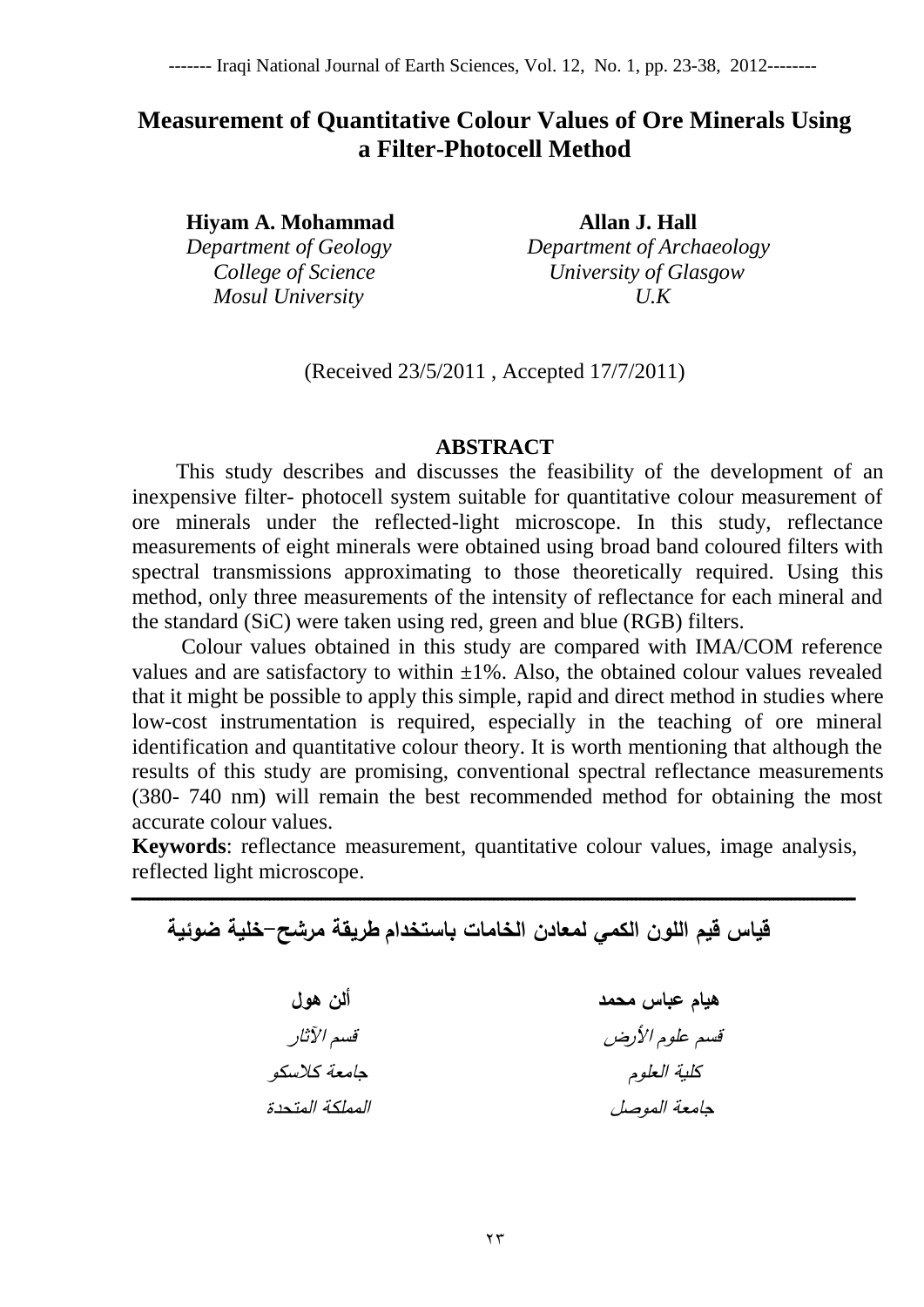## ا**لملخص**

يتناول البحث الحالي وصف ومناقشة إمكانية تطوير نظام مرشح- خمية ضوئية غير باىض الثمن ومالئم لقياس المون الكمي لمعادن الخامات تحت المجير العاكس لمضوء.تم الحصول عمى قياس قيم االنعكاسية لثمانية معادن معتمة باستخدام مرشحات ممو نة عريضة الحزمة وذات نفاذ طيفي مقارب لممطموب. باستخدام ىذه الطريقة تم أخذ ثالث قياسات فقط لشدة االنعكاسية لكل من المعدن والنموذج المعياري (SiC (باستخدام مرشحات ذات لون أزرق، أخضر وأحمر.

قورنت القيم اللونية المستحصلة من هذه الدراسة مع القيم المرجعية وقد تم اعتبار النتائج التي تمتلك فرق تطابق مقارب %1± قيم مقنعة. كما أظيرت نتائج الدراسة إمكانية تطبيق ىذه الطريقة البسيطة والسريعة المباشرة في الدراسات التي تتطلب أجهزة رخيصة كما هو الحال في مختبرات تدريس تشخيص معادن الخام ونظرية اللون الكمي. من الجدير بالإشارة انه بالرغم من أن النتائج الحالية تبدو واعدة إلا أن طريقة قياس انعكاس الطيف التقليدية (740 nm أ380- 380) تبقى هي الأفضل للحصول على أدق القيم اللونية. الكلمات الدالة: قياس الأنعكاسية، قيم اللون الكمي، التحليل الصوري، مجهر الضوء العاكس.

#### **INTRODUCTION**

**ـــــــــــــــــــــــــــــــــــــــــــــــــــــــــــــــــــــــــــــــــــــــــــــــــــــــــــــــــــــــــــــــــــــــــــــــــــ**

Recent work on multispectral image analysis (Gomes *et al*., 2010; Kruse, 1996; Pirard and Lebichot, 2011; Pirard *et al*., 2007; Pirard *et al*., 2008 and Shippert, 2008) using expensive and very sophisticated apparatus confirm its usefulness in examining mineral paragenesis in ores, but the use of conventional spectroscopic databases such as the Quantitative Data File (QDF) are still recommended and were considered by Pirard (2004) to remain the most reasonable method for mineral identification. Keeping this in mind, the authors think that there is a need for a simple low-cost method of measuring colour values for routine optical examination in teaching laboratories. These reasons encouraged the authors to carry out this work. In order to cover the concept and relation between the two methods, a brief outline of conventional spectral reflectance and multispectral image analysis is represented in this introductory. Quantitative colour theory applied to ore minerals has led to a better understanding and description of the colour of opaque minerals under the reflected light microscope. Quantitative colour values are available for many ore minerals (Criddle, 1980; Criddle and Stanley, 1993; Henry, 1977 and Uytenbogaardt and Burke 1971). These quantitative colour values have been used as significantly reliable determinative criteria in many opaque minerals identification schemes. All these schemes made use of the principles of the CIE (1931) colour system. In the 1960s and 1970s, this approach received great attention as a result of the development of a photo-multiplier apparatus suitable for reflectance measurements (Cervelle *et al*., 1971 and Piller, 1966).

The Bowie-Simpson system (1978) used reflectance in monochromatic light at four wavelengths across the visible spectrum. This was followed by the original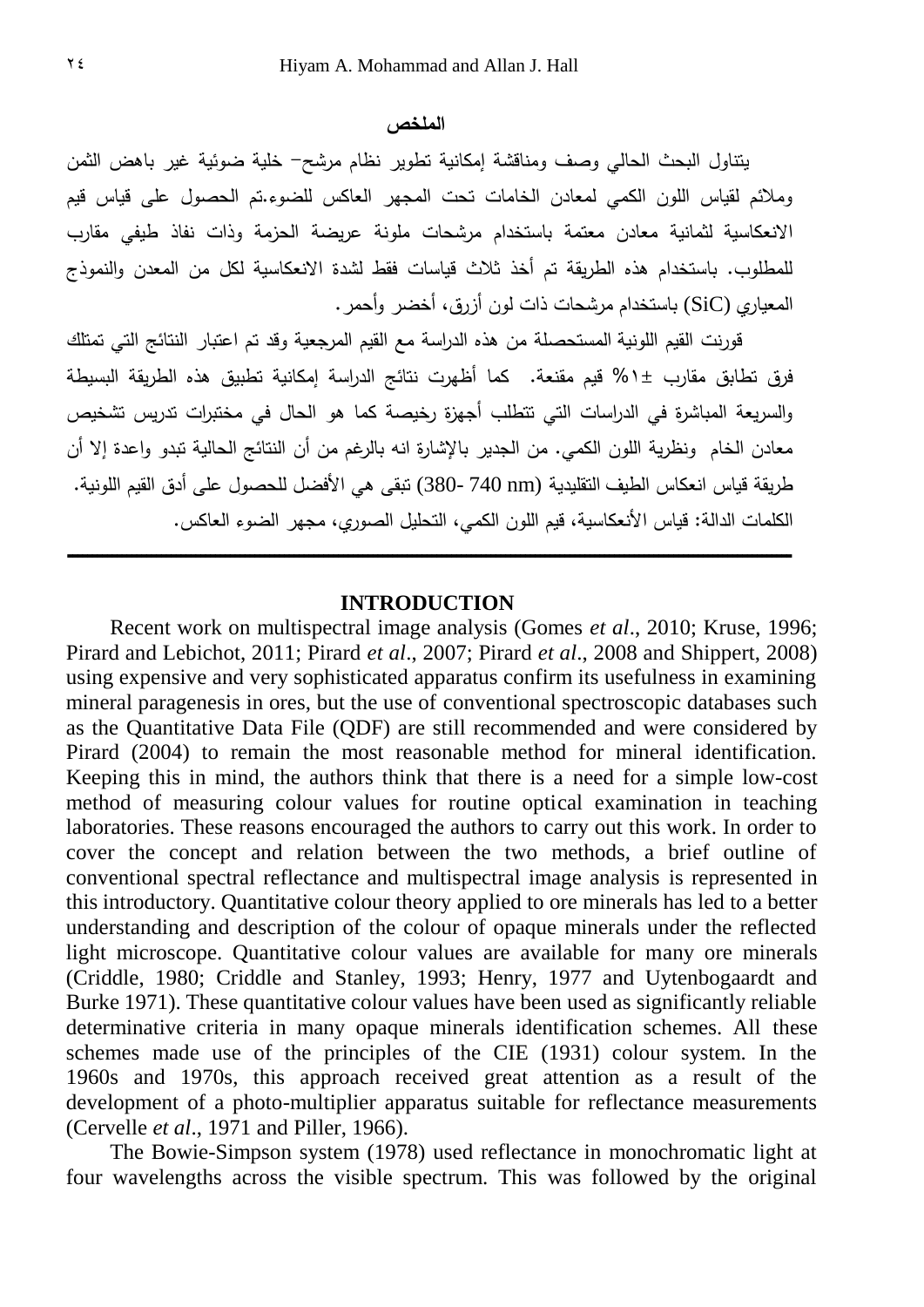NISOMI system (Nottingham Interactive System for Opaque Mineral Identification) represented by Atkin and Harvey (1979a) that used reflectance at four wavelengths, chromaticity and VHN (Vickers Hardness Number) as its discriminating parameters. This work was later improved by Atkin and Harvey (1979b) who developed an identification scheme that operated on a desk-top computer and utilized the quantitative colour values (x, y, Y%,  $P_e$ % and  $\lambda_d$ ).

Criddle (1998) in a textbook on ore mineralogy pointed out the potential of considering image analysis based on optical properties. This becomes feasible using the recently discussed efforts made to quantify reflectance data using multispectral imaging of ore minerals under the reflected light microscope (Pirard, 2004). This involves using a digital video camera equipped with a filter wheel with selection of narrow bandwidth (10 nm) interference filters and is quantitatively compared to colour imaging using tristimulus red, green and blue filters in triple-CCD video camera in reflected light microscopy (see Pirard *et al*., 1999 for more details). He concluded that the results he obtained using multispectral imaging are close enough to the spectral resolution of the Quantitative Data File (Criddle and Stanley, 1993). Pirard (2004) discussed an automatic identification scheme using multivariant image with cost-effective sensors similar to those used in remote sensing. This requires special modifications to the classical design of the ore microscope to accommodate this scientific video camera.

It is obvious from the preceding introduction that quantitative colour values are available for most ore minerals and there are a variety of identification schemes. But most of the previously discussed measurement schemes need expensive and/or complicated apparatus. Thus the goal of this work is to present a simple method of obtaining colour values using low-cost instrumentation. This is especially needed in teaching laboratories involved with ore mineral identification in polished section and in the teaching of quantitative colour theory.

The filter-photocell method, although not new (Judd and Wyszecki, 1963), appears to be little known by ore microscopists so we feel that presentation of our preliminary results is warranted at this stage in order to kindle interest in further assessment and development. The method is relatively simple, is based on sound theoretical principles and involves only three reflectance measurements using blue, green and red filters.The method is described below after a brief outline of the necessary quantitative colour theory. The Commission on Ore Microscopy of the International Mineralogical Association (COM) has issued a recommendation on terminology (Henry, 1980) and this is adopted below resulting in slight modifications to terms and symbols taken from earlier publications.

# **The CIE (1931) Colour System (Conventional):**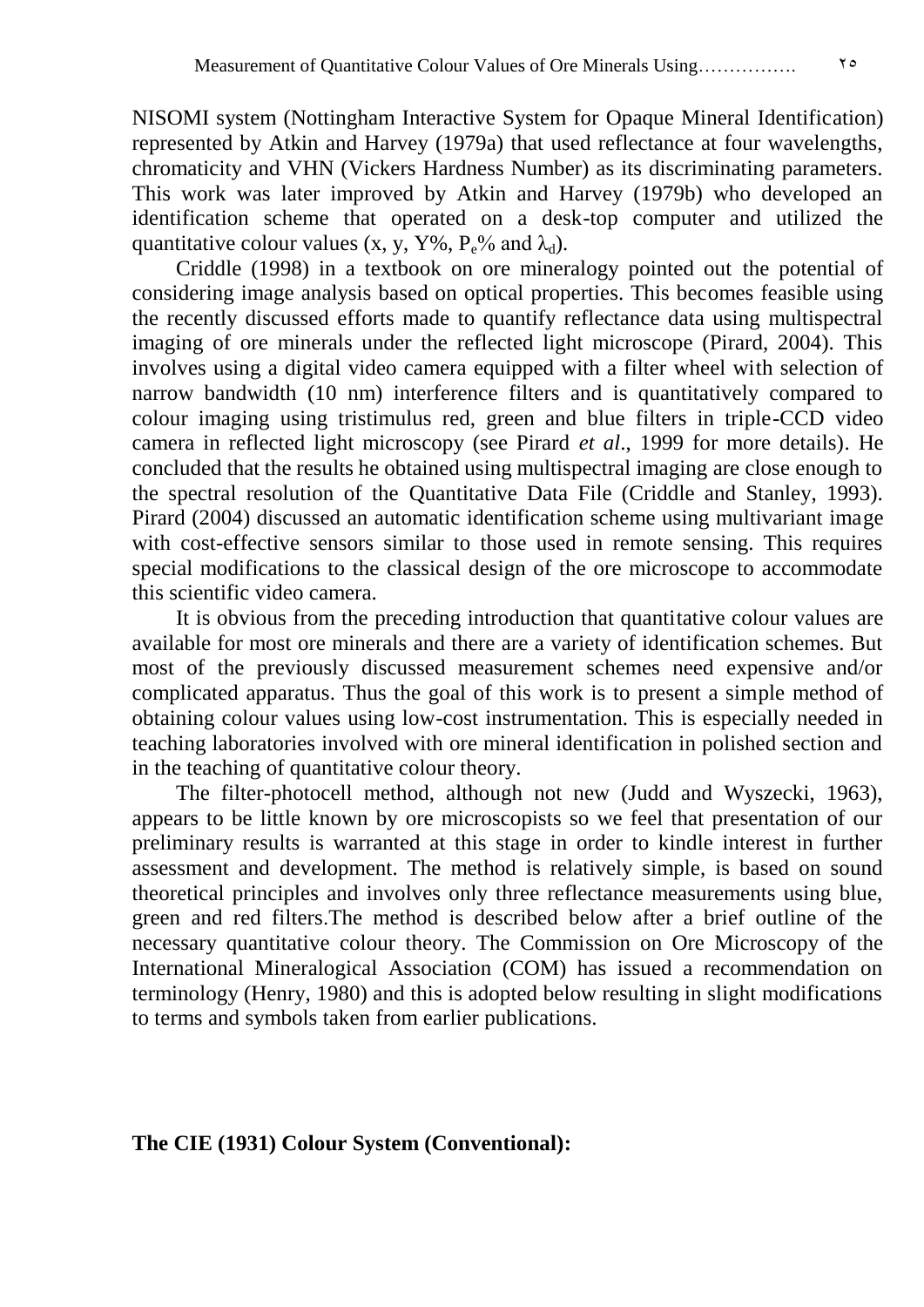The system of colour measurement used in ore microscopy is that of the International Commission on Illumination usually known as the CIE (Commission Internationale d'Eclairage); the use of the CIE (1931) System has been explained in detail by Hardy (1936) and summarized by Gribble and Hall, 1992.

Any colour, including spectral colours, can be duplicated by adding, or for certain colours subtracting, the light from three primary sources (red, green and blue) in the proper proportions; the amounts of each of the primaries required are called the *tristimulus values* X, Y and Z. The red, green and blue primaries adopted by the CIE are not real colours but transformed primaries which have the advantage that the three tristimulus values are positive for all real colours. The spectral curves of the tristimulus values required in the matching of the spectral colours are shown in Figure 1. The tristimulus values of a colour of an ore mineral under the reflected-light microscope depend on the energy distribution of the illuminant (E), the spectral reflectance curve of the mineral and the spectral curves of the tristimulus values of the spectral colours (X,Y and Z in Fig.1). In the *weighted ordinate method* of calculation, the visible spectrum (380-740 nm) is divided into a suitable number of equal wavelength intervals (18 spots at 20 nm interval, see Fig. 2). The contribution to the stimulation made by the light for each interval is determined from the functions  $E^{\overline{x}}R$ ,  $E\overline{Y}R$  and  $E\overline{Z}R$  using the standard tabulated data in Hardy (1936) and the reflectance values of the mineral. The results are simply added up to give three summations which correspond to the three tristimulus values.

Thus for the C-source (daylight):

$$
X = \sum_{380}^{740} E_{\rm c} \bar{X} R
$$

$$
Y = \sum_{380}^{740} E_{\rm c} \bar{Y} R
$$

$$
Z = \sum_{380}^{740} E_{\rm c} \bar{Z} R
$$

Therefore the only new data required to calculate the tristimulus values of a mineral is the spectral reflectance curve which is independent of the source illuminant. It is noteworthy that the three tristimulus values can be determined independently of each other.

The tristimulus values are not very meaningful in terms of colour perception but they can be converted to the three Helmholtz colour values which do have a simple meaning in colour terminology. The three values are the dominant wavelength  $(\lambda_d)$ , the purity  $(\rho_e)$  and the luminance (Y %). These correspond in alternative terminology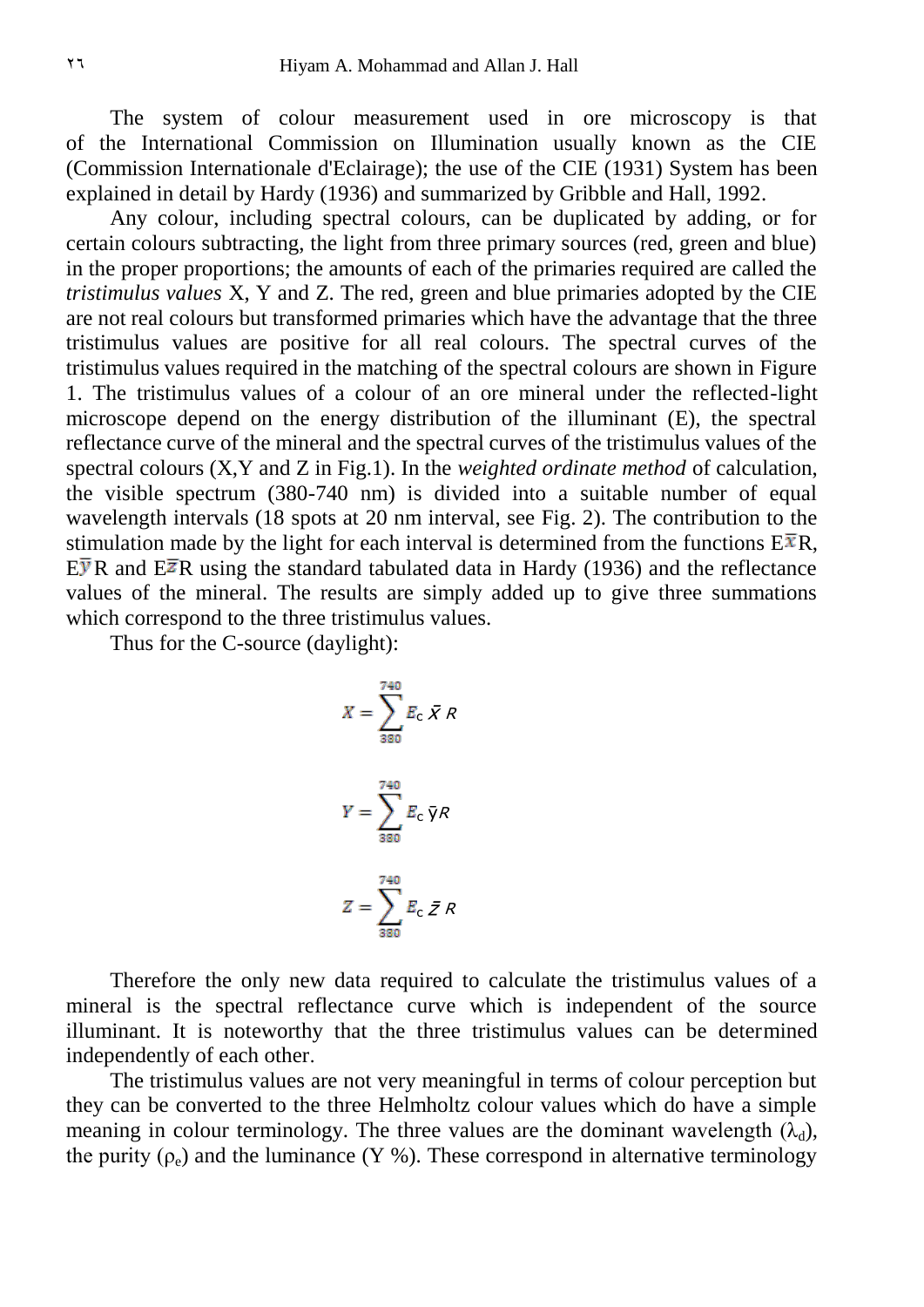to hue (or tint); saturation; and brightness, respectively. The Y luminance value is obtained from:

 $= Y \times 100 / (\sum_{380}^{740} E_{\rm c} \bar{Y})$  $Y\% = Y \times 100 / (\sum_{380}^{740} E$ 



 Fig.1: Spectral Curves of the Tristimulus Values of the Spectrum Colours. These Curves form the Basis of the CIE (1931) Colour System and Correspond to the Spectral Sensitivity of the CIE Standard Eye. CIE= is Commission Internationale d'Eclairage.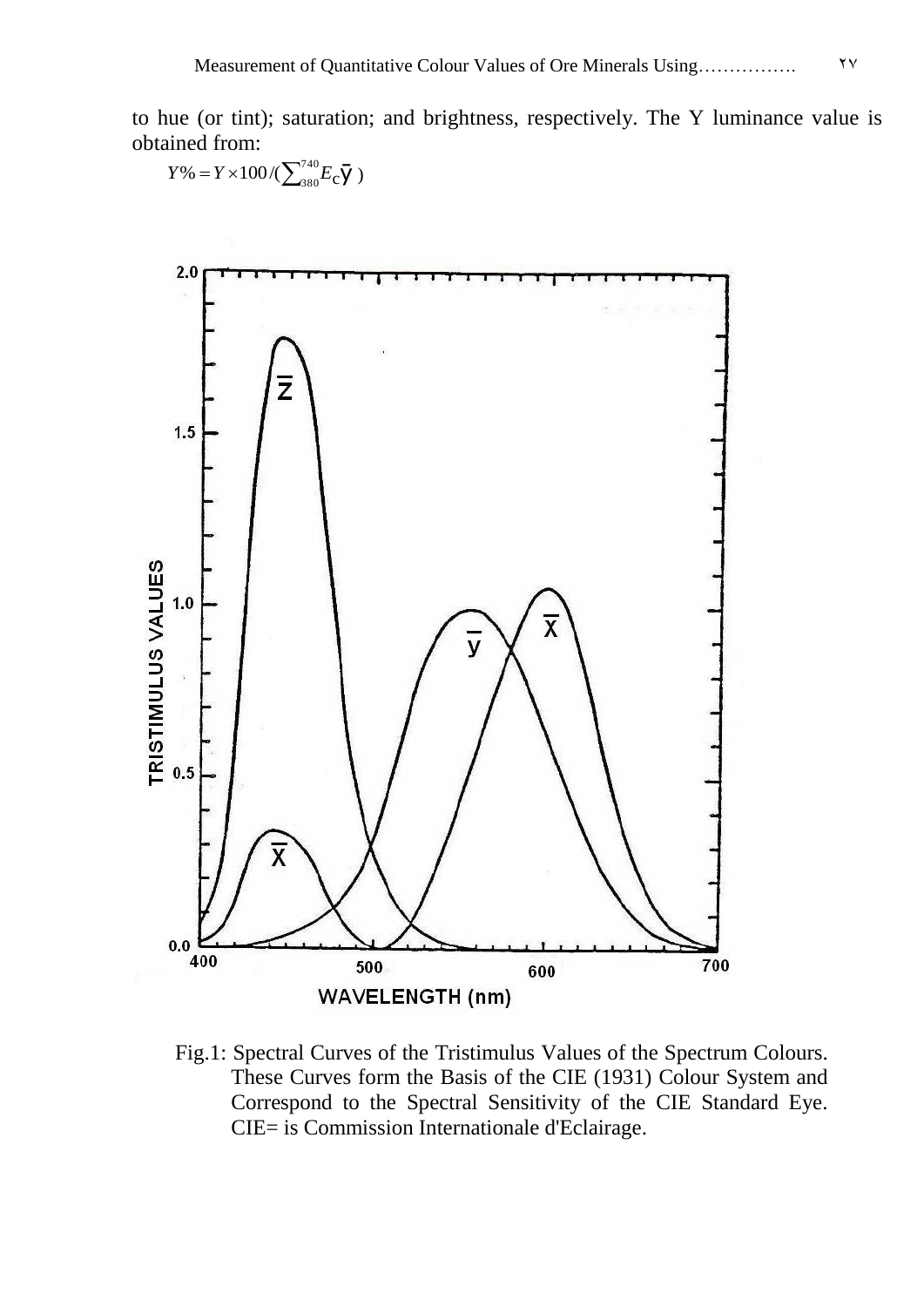

| I |
|---|
|---|

| <b>Wavelength vs RGB Values</b> |           |     |           |                          |                |     |                       |          |           |  |  |  |
|---------------------------------|-----------|-----|-----------|--------------------------|----------------|-----|-----------------------|----------|-----------|--|--|--|
| Wave<br>Length                  |           |     |           | Red Green Blue Color.BMP | Wave<br>Length |     | <b>Red Green Blue</b> |          | Color.BMP |  |  |  |
| 400                             | 131       | 0   | 181       |                          | 560            | 195 | 255                   | 0        |           |  |  |  |
| 410                             | 126       | 0   | 219       |                          | 570            | 225 | 255                   | 0        |           |  |  |  |
| 420                             | 106       | 0   | 255       |                          | 580            | 255 | 255                   | $\bf{0}$ |           |  |  |  |
| 430                             | 61        | 0   | 255       |                          | 590            | 255 | 223                   | 0        |           |  |  |  |
| 440                             | 0         | 0   | 255       |                          | 600            | 255 | 190                   | 0        |           |  |  |  |
| 450                             | 0         | 70  | 255       |                          | 610            | 255 | 155                   | 0        |           |  |  |  |
| 460                             | 0         | 123 | 255       |                          | 620            | 255 | 119                   | $\bf{0}$ |           |  |  |  |
| 470                             | 0         | 169 | 255       |                          | 630            | 255 | 79                    | 0        |           |  |  |  |
| 480                             | 0         | 213 | 255       |                          | 640            | 255 | 33                    | $\bf{0}$ |           |  |  |  |
| 490                             | 0         | 255 | 255       |                          | 650            | 255 | 0                     | $\bf{0}$ |           |  |  |  |
| 500                             | $\pmb{0}$ | 255 | 135       |                          | 660            | 255 | $\mathbf 0$           | $\bf{0}$ |           |  |  |  |
| 510                             | $\pmb{0}$ | 255 | $\bf{0}$  |                          | 670            | 255 | 0                     | 0        |           |  |  |  |
| 520                             | 54        | 255 | $\pmb{0}$ |                          | 680            | 255 | 0                     | 0        |           |  |  |  |
| 530                             | 94        | 255 | $\bf{0}$  |                          | 690            | 255 | 0                     | 0        |           |  |  |  |
| 540                             | 129       | 255 | $\bf{0}$  |                          | 700            | 255 | 0                     | 0        |           |  |  |  |
| 550                             | 163       | 255 | $\bf{0}$  |                          |                |     |                       |          |           |  |  |  |

 <sup>(</sup>B)

- Fig. 2: (A)Wavelengths and their Corresponding Colours of the Visible light Spectrum.
	- (B) Table of Wavelength Values Versus % Reflectivity at that Wavelength (example). Taken from John Betts-Fine Mineral (Webmineral.Com).

The green primary of the CIE system was chosen so that the spectral curve of the Y tristimulus values required in the matching of the spectral colours (Y in Fig. 1) would correspond exactly to the spectral sensitivity of the normal eye. Because the eye is so sensitive to green light the Y luminance value can be used as a measure of the relative brightness on the scale 0% (black) to 100% (perfect white) of a mineral seen in polished section using a white light illuminant.

The dominant wavelength and purity can be obtained by plotting the trichromatic (or chromaticity) coordinates of the colour on the CIE (1931)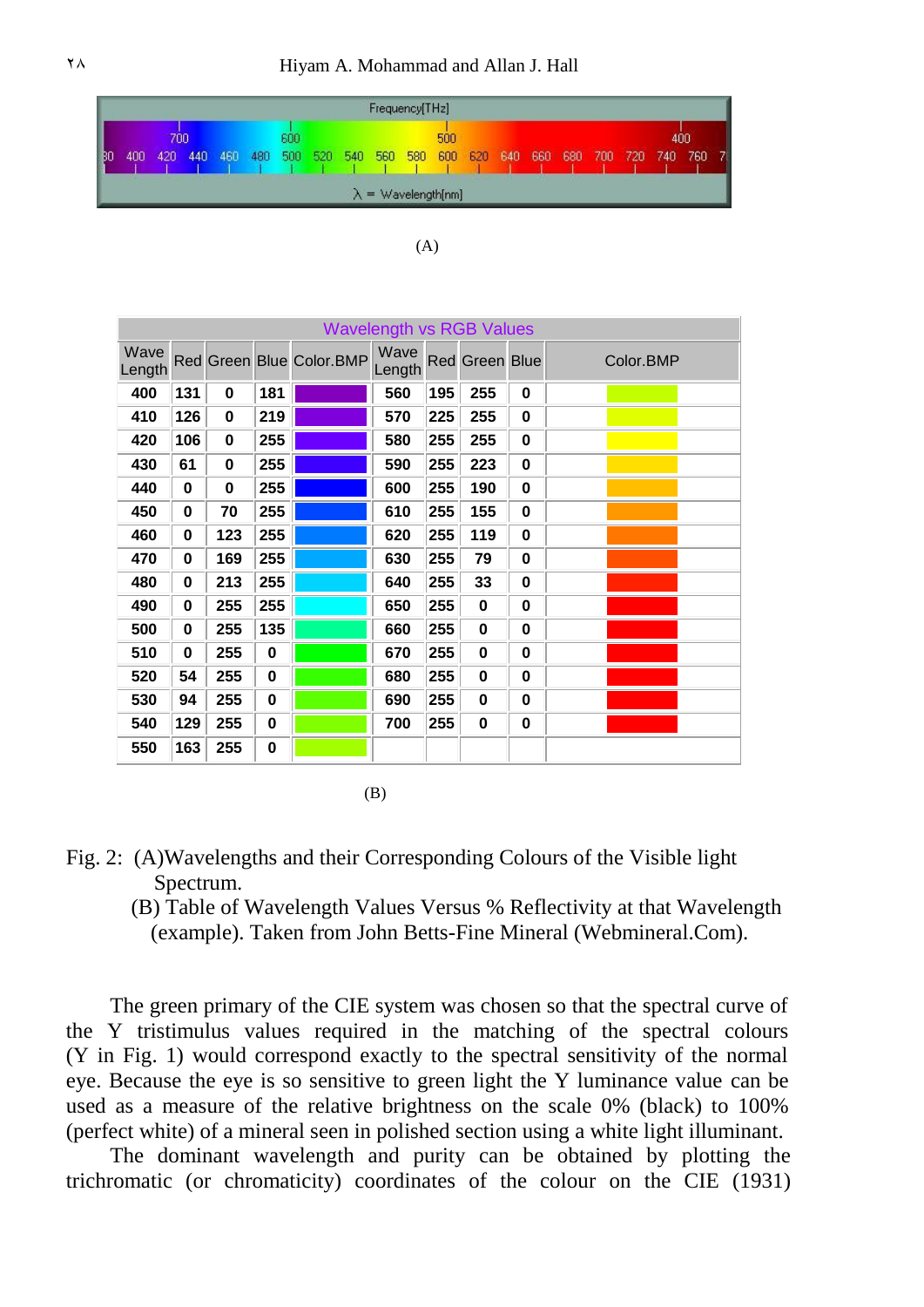chromaticity diagram (Fig. 3). The two chromaticity coordinates (x and y) required for plotting the colour on the diagram are obtained from the formulae:

$$
x = \frac{X}{X + Y + Z} \qquad \text{and} \qquad y = \frac{Y}{X + Y + Z}
$$

#### **METHOD OF WORK**

#### **The filter-photocell method (this study) :**

The filter-photocell method is based on the concept of using a photometer system modified by filters so that the three measurements are taken under conditions corresponding to the spectral sensitivity of the CIE (1931) standard eye (see Fig.4). This provides a rapid and more direct means of determining the tristimulus values than using the spectral reflectance curves. A simplified diagram of the necessary apparatus used in this study is presented in Figure 5. In our prototype, the sensitive photomultiplier on the Vickers M74 microphotometer, at Applied Geology/University of Strathclyde, was used with three (green, blue and red) broad band coloured filters instead of monochromatic filters. The coloured filters used were characterized by spectral transmissions approximating to these theoretically required. Ultraviolet, infra-red and neutral density filters were used to protect the sensitive photomultiplier. A SiC standard ( $x = 0.307$ ,  $y = 0.313$  and  $Y = 20.35$ ) was used as the reference polished section with a Lanham specimen interchanging stage. Micro-reflectance measurements were taken in the usual way (Galopin and Henry 1972) using linearly polarized light and field and measurement stops.

Reflectance measurements, using the filter method, were carried out on eight polished sections of opaque minerals (oxides and sulfides). A selection of spots on each mineral were measured in order to minimize errors that can arise from many fundamental error sources, such as specimen preparation or optical aberration. These error sources and their avoidance have been discussed in detail by Bowie and Henry (1964), Leow (1966), Piller (1966 and 1977), and Galopin and Henry (1972). Therefore, in this study, the authors always emphasized the importance of taking the measurements in areas with homogeneous surfaces where no tarnishing had taken place, and which were devoid of inclusion, scratches, pits or zonation. Also, the areas were not too close to a grain boundary where optical mixing of spectra might occur.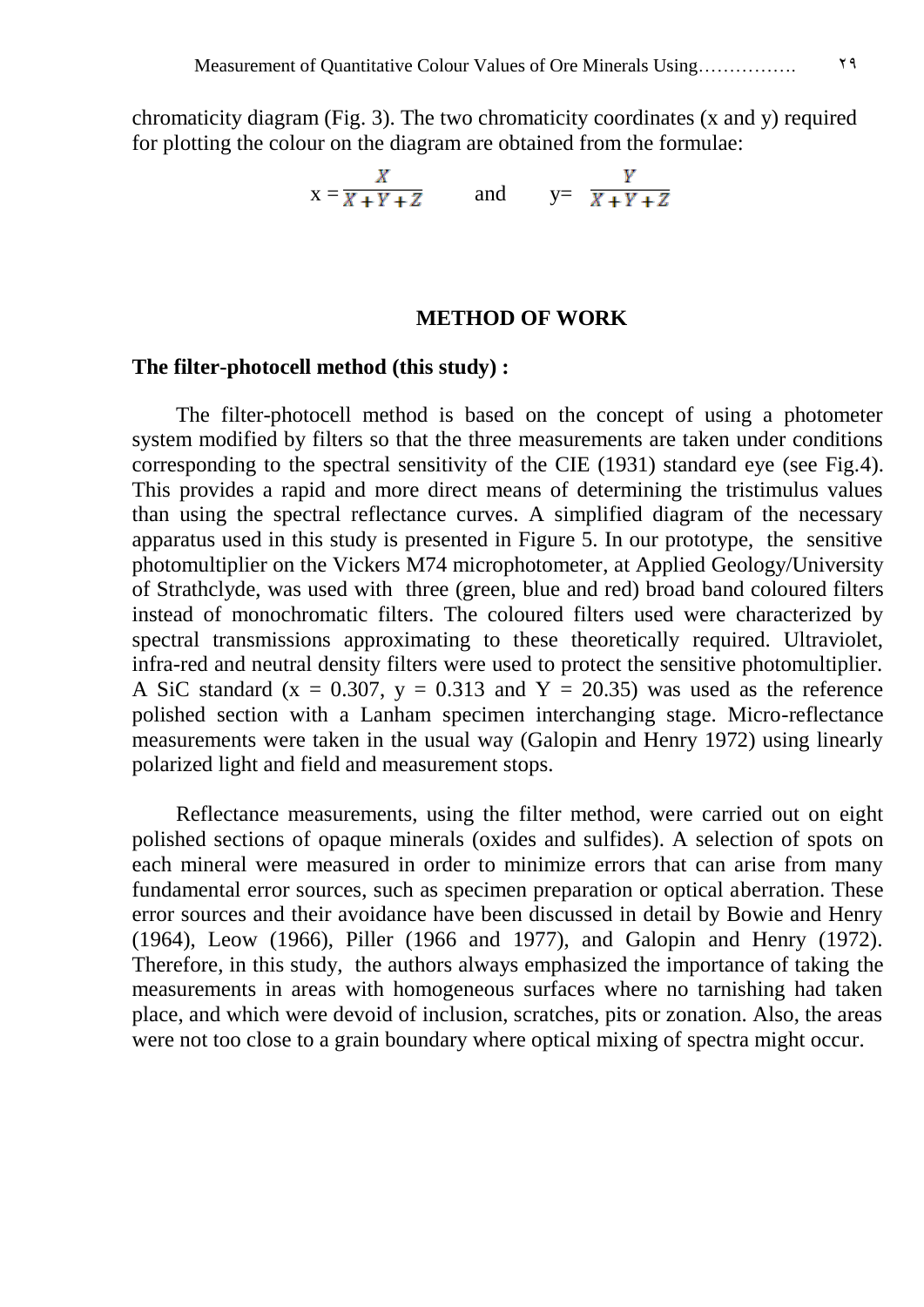

Fig. 3:The CIE (1931) Chromaticity Diagram (Judd, 1952). Derivation of Helmholtz Colour Coordinates  $\lambda_d$  and P<sub>e</sub> for Mineral Plotted at Point (d) is as Follow:

 $\lambda_d$  = 495 nm (intersection of the line joining c-source and point d with spectral locus).

$$
P_e = \frac{100 a}{a + b}
$$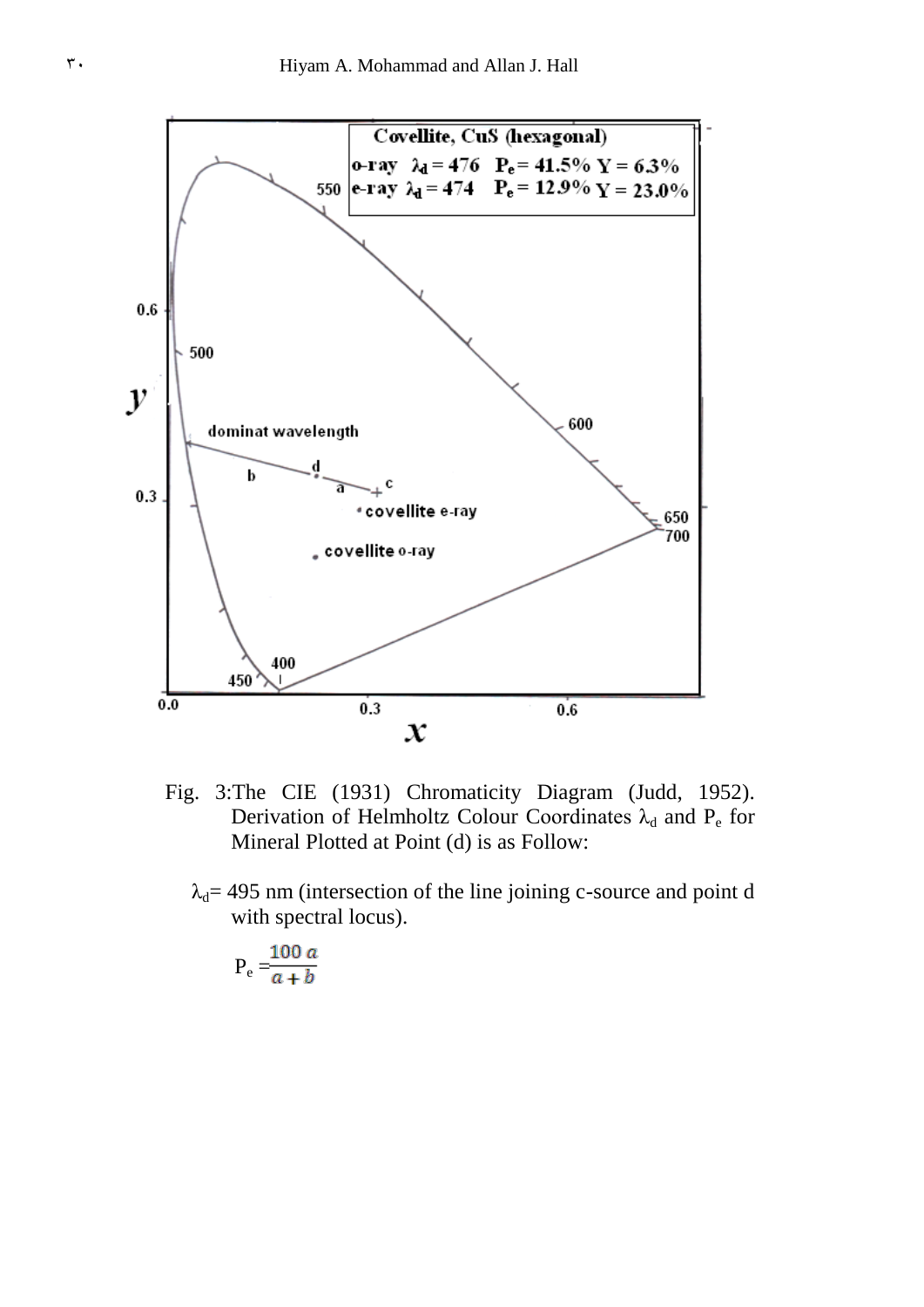





Fig. 5: Simplified Diagram of Essential Components of Micro-Photometer.

The bimodal nature of the red (x) curve complicates the design of the appropriate filter but the tristimulus values can be determined in two steps as will be explained below. The coloured filters provide a means of weighting the intensity of the source and the spectral sensitivity of the photometer. In this way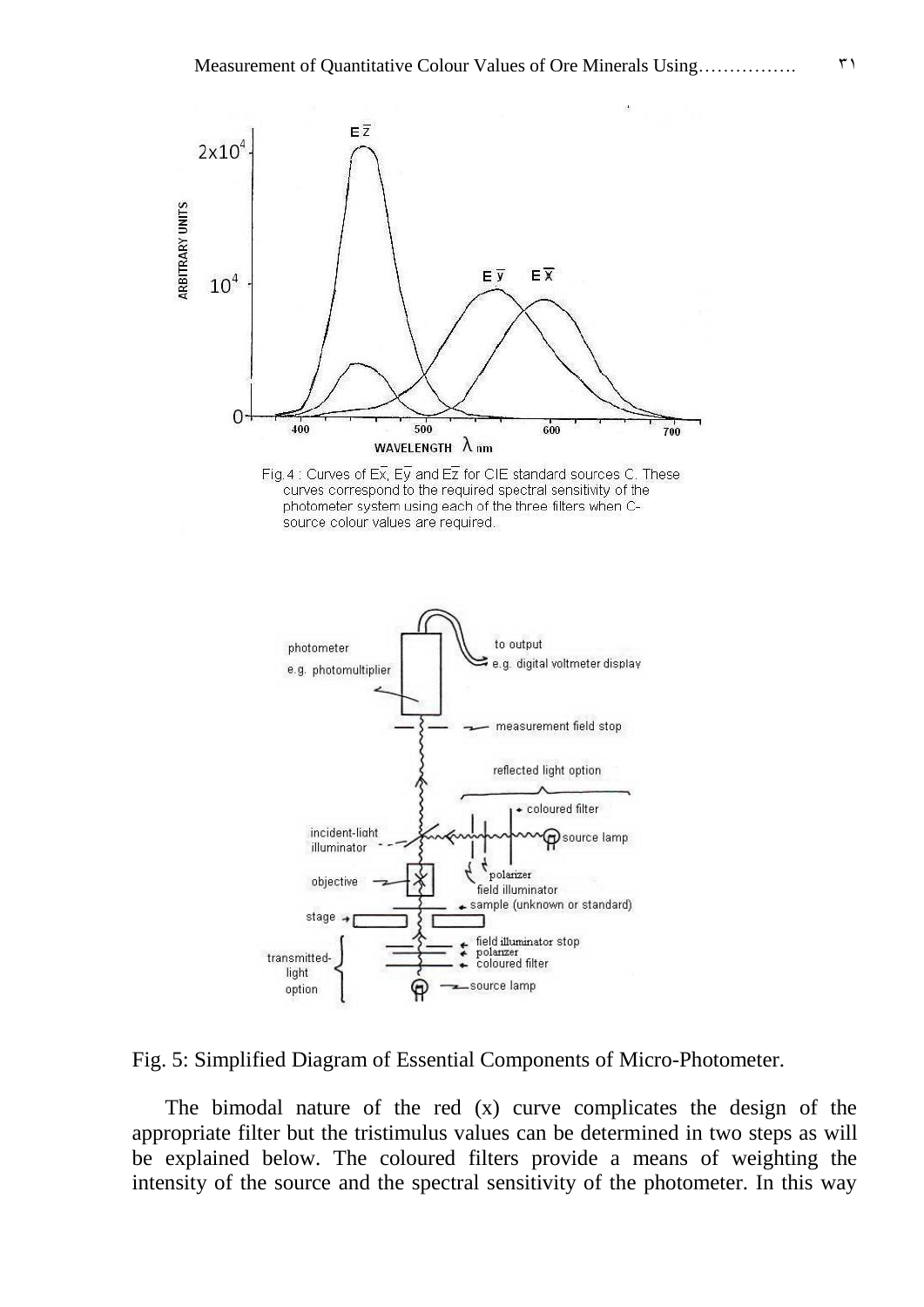the reflectance value obtained relative to the standard, gives the summation representing the tristimulus value.

The difficulty imposed by the bimodal nature of the red  $(X)$  curve can ideally be overcome by using two filters, one with a spectral transmission which gives a weighting corresponding to the peak beyond 500nm near the red end of the spectrum (Fig. 1) and the second with a spectral transmission which gives a weighting corresponding to the smaller peak below 500nm near the blue end of the spectrum. The two measurements may be combined in the computation of the X tristimulus values. However, the smaller peak near the blue end of the spectrum has a dominant wavelength and a range similar to the blue (Z) curve, and it equals 16.7% of the (Z) value based on calculation using the weighted ordinate method. This value must be added to the measured  $(X)$  value to give the true  $(X)$  value. The tristimulus values were therefore obtained for the c-source in the following way from the measured intensities (I):

Using green filter

$$
Y_{sample} = \frac{I_{sample} \times Y_{standard}}{I_{standard}}
$$

Using blue filter

$$
Z_{sample} = \frac{I_{sample} \times Z_{standard}}{I_{standard}}
$$

Using red filter

$$
X_{sample} = \frac{I_{sample} \times X_{standard}}{I_{standard}} + \frac{16.7 Z_{sample}}{100}
$$

Note that  $X_{standard}$  is the value for the wavelengths above 500 nm only (in order to exclude the above mentioned smaller peak). Also, the results obtained are for the c-source, not the source actually used (for simplicity because the spectral reflectance curve is independent of the source of illuminant).

Colour values, like reflectance can be measured in any orientation of a grain of a cubic mineral but should only be measured in extinction orientations of grains of non-cubic minerals. Individual grains of non-cubic minerals have two colours corresponding to the two spectral reflectance curves. Minerals can have one or two or three principal colours, corresponding to the principal vibration directions, depending on whether they are cubic, uniaxial or of lower symmetry. The two principal colour values of the uniaxial mineral covellite are plotted in( Fig. 3) as an example; covellite displays a marked pleochroism in polished section and the colour values of the o-ray and e-ray are quite separate as might be expected.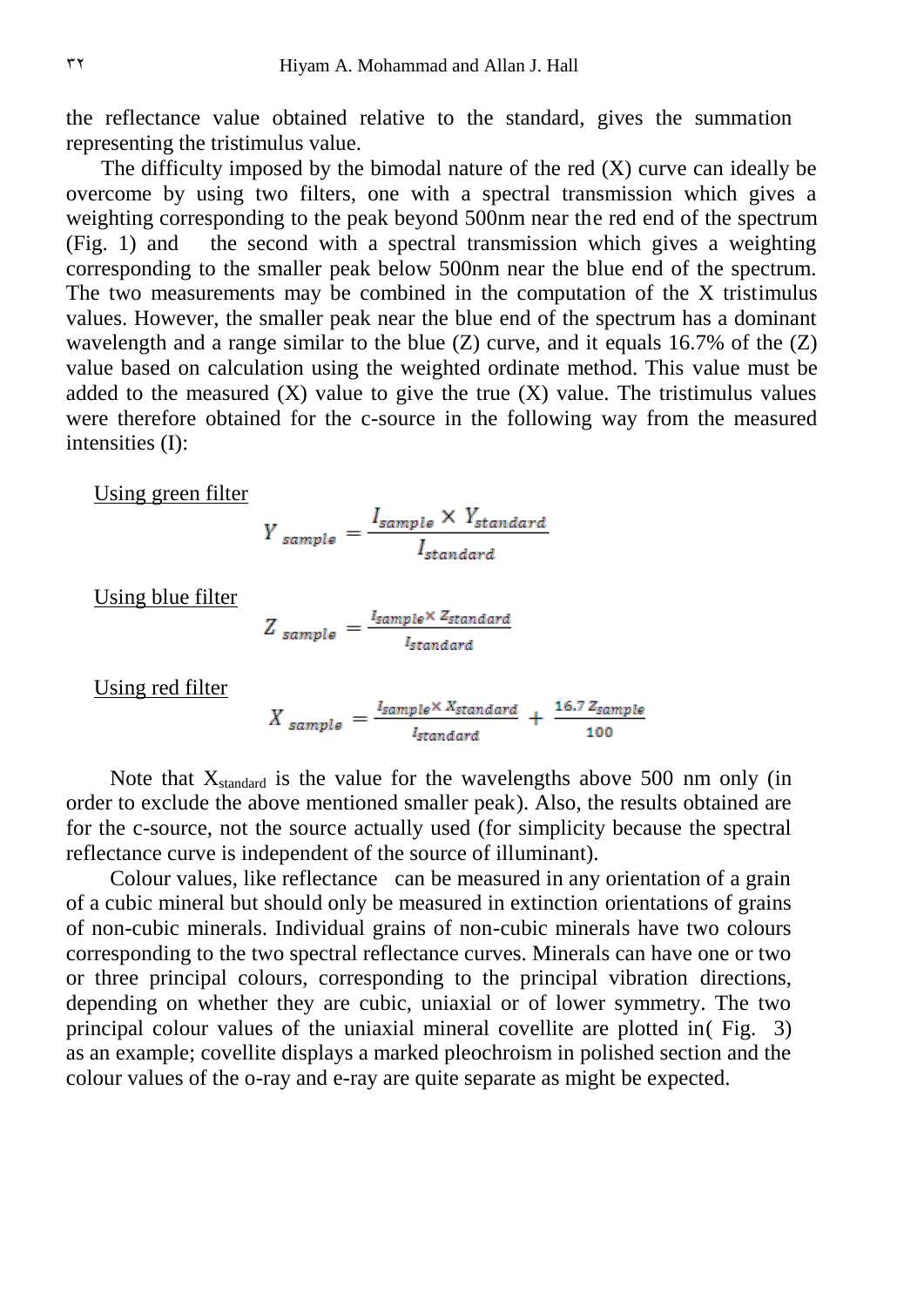Once the X, Y and Z values have been obtained, the chromaticity coordinates and luminance can be calculated and the colour plotted on the CIE (1931) diagram if required. By dividing the standard values X, Y and Z by the summation given by:

$$
Y = \sum_{380}^{740} E_{\rm c} \bar{y}
$$

It is possible to make the Y tristimulus value obtained for a mineral equate with the luminance value. This eliminates the simple calculation used in obtaining the luminance and means that the luminance is essentially measured directly.

In order to demonstrate the capability of using these filters for enhancement of mineral parageneses in ores, a photo image with bornite and chalcopyrite is selected (Plate1a). Applying ENVI V.4.6, an image processing software (at the Remote Sensing Center/Mosul University) used in remote sensing applications, it is possible to separate wavelengths corresponding to red, green and blue(RGB) colours from this image and select maximum band width values for each colour depending on maximum wavelength range values taken from spectrum of the filters used in this study (Fig. 1). Then the three maxima are composited giving the result presented in photo image (Plate 1b) that might obviously shows to some extent a better mineral paragenitic distinction compared to (Plate 1a) .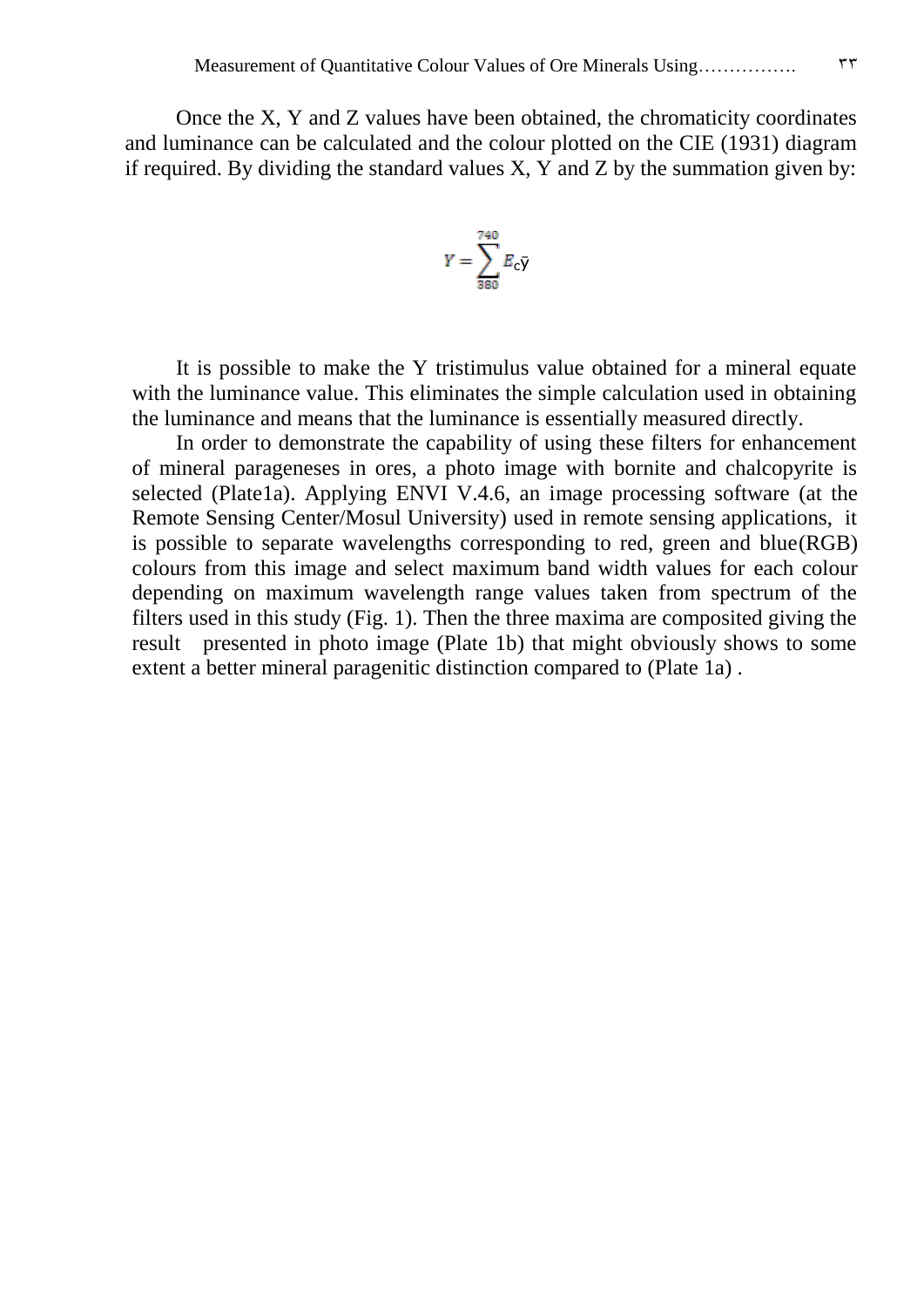- Plate 1: Photomicrograph of chalcopyrite exsolution growth in bornite under reflected PPL microscope.
	- (a) Before applying ENVI V. 4.6 image processing Software.
	- (b) After applying ENVI V. 4.6 image processing Software.



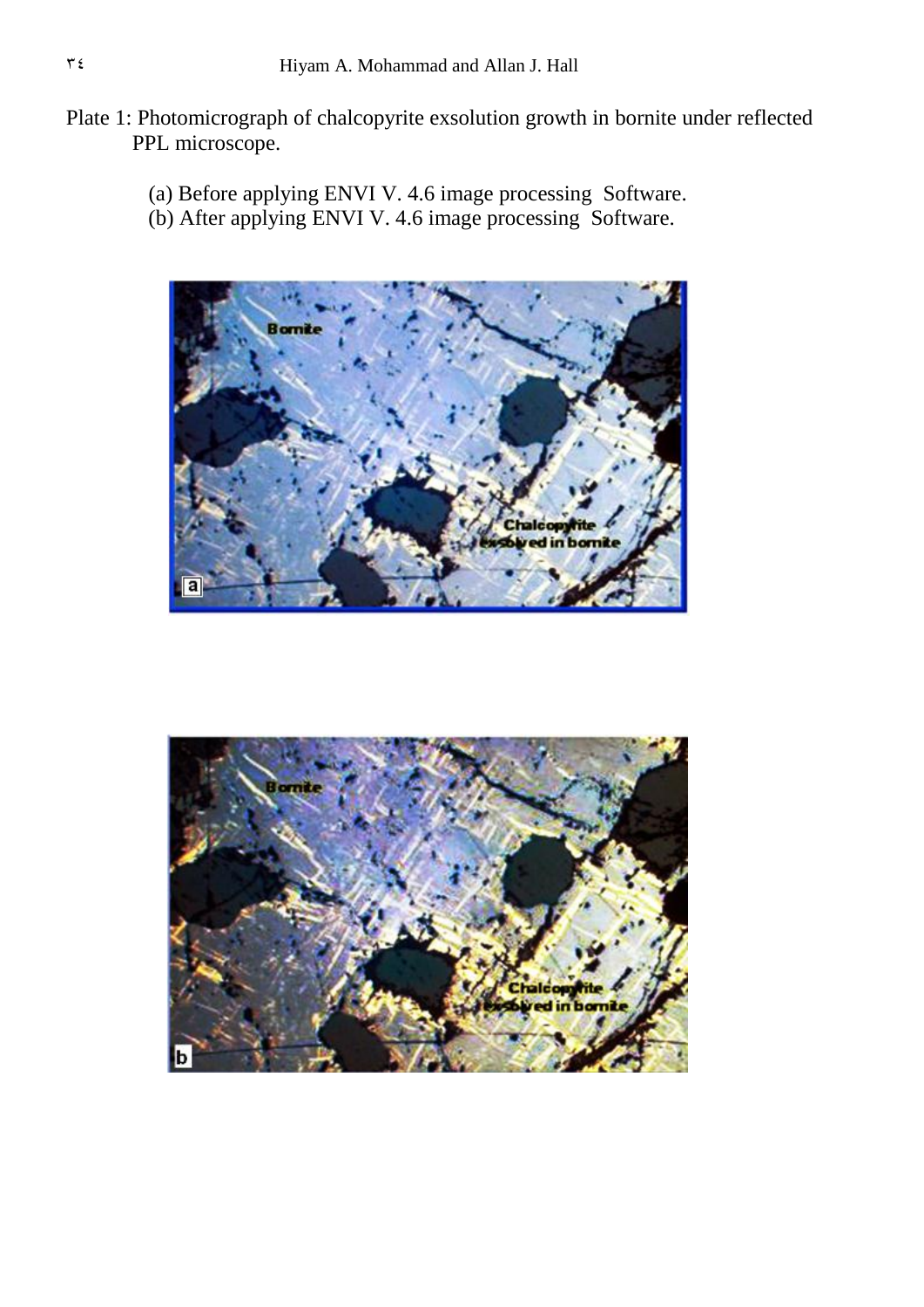#### **DISCUSSION AND CONCLUSIONS**

It is possible to obtain "off the shelf" filters with spectral transmissions approximating to those required. Ultraviolet, infra-red and neutral density filters were used to protect the sensitive photomultiplier on the Vickers M74 micro photometer used in our prototype system. A SiC standard ( $x = 0.307$ ,  $y = 0.313$  and  $Y = 20.35$ ) was used with a Lanham specimen interchanging stage.

The colour values of eight representative opaque minerals obtained using filter method are compared with published values in Table (1). Results may be considered satisfactory where there is a matching of the colour values to within  $\pm 1$  relative % (Fig. 6). Poor matching can be attributed to measuring errors, polishing effects, compositional variations and orientation effects as well as errors inherent in the technique. The low x and y values obtained for yellow and reddish minerals and the high values of x and y for the blue covellite o-ray may point to an incorrect weighting being provided by the X and Z filters at the red and blue extremities of the spectrum. The results presented can only be taken to indicate that the technique has promise as a simple means of determining quantitative colour values.

Theoretical considerations and preliminary results indicate that it should be possible to develop an inexpensive filter-photocell system suitable for colour measurements of ore minerals in reflected light. The method could also be applied to transmitted-light studies. Ore minerals would be identifiable by comparison of chromaticity coordinates x and y and luminance Y% using tabulated or computerstored reference data. Identification is not the only potential use of this technique; it could also be used as an aid in the teaching of colour theory, for example to demonstrate optical phenomena such as pleochroism in minerals and how this may result from variations in luminance and/or chromaticity. The major disadvantage of the technique is that it gives only approximate colour values; this is because even if colour filters with the exact spectral transmission properties can be obtained, the spectral output from the bulb and the spectral sensitivity of photometer will inevitably vary with both short and long term use. It remains to be determined whether this invalidates the technique for the limited applications suggested here; it certainly implies that spectral reflectance measurements (the conventional method) will remain the best method of obtaining the standard colour data.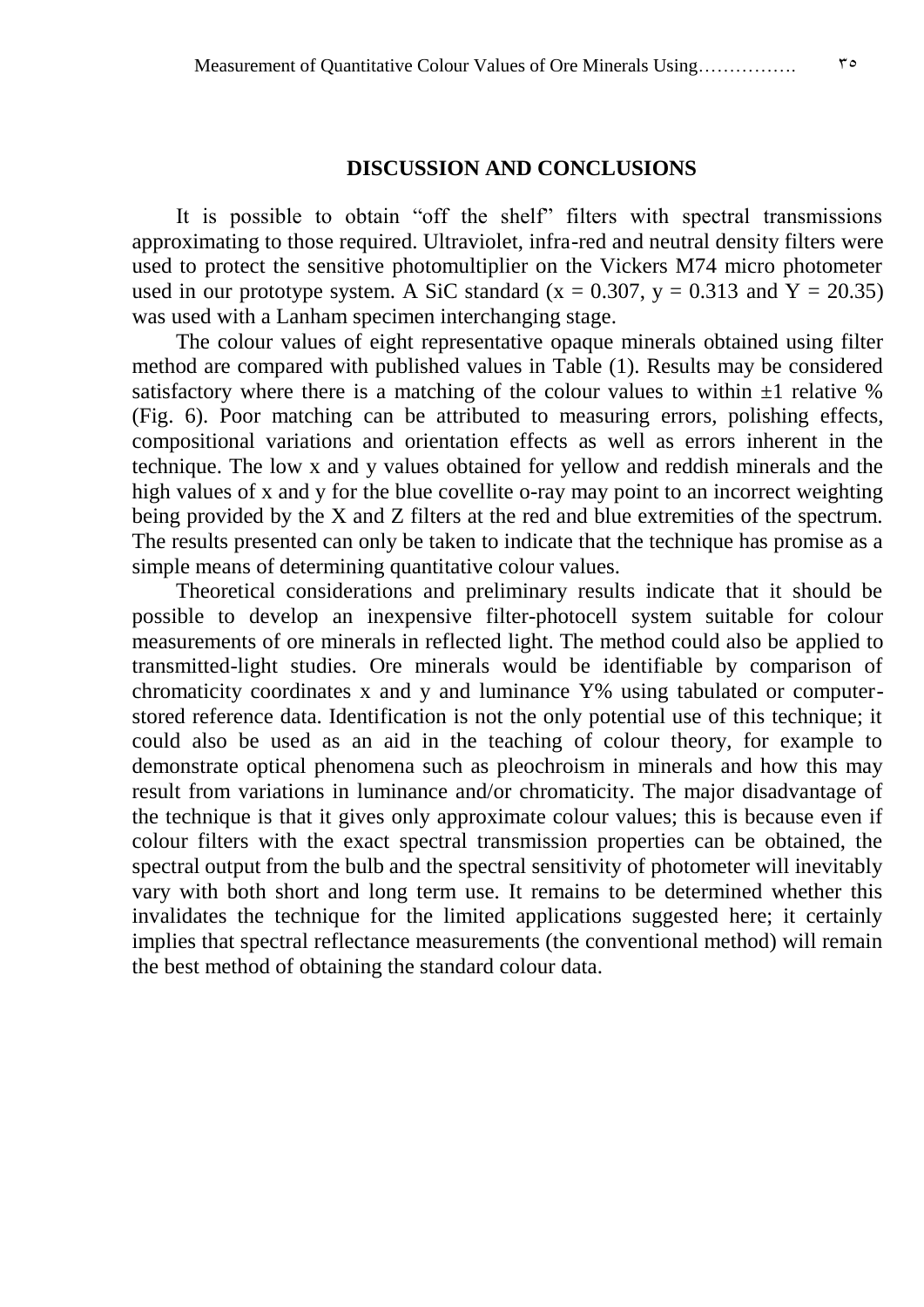| Mineral                                    | This Study |             |                |            |    |       | Reference      |      | Reference Sources      |  |
|--------------------------------------------|------------|-------------|----------------|------------|----|-------|----------------|------|------------------------|--|
|                                            |            | Xs          | $\mathbf{y}_s$ | Y,%        |    | Хr    | $\mathbf{y}_r$ | Y%   |                        |  |
| Ilmenite                                   |            | $R_0$ 0.310 | 0.316          | 19.8       | R. | 0.310 | 0.312          | 19.8 | Criddle                |  |
|                                            |            | $R_e$ 0.314 | 0.315          | 16.4       | R. | 0.311 | 0.311          | 17.1 | (unpublished, 1982)    |  |
| Magnetite                                  | R          | 0.311       | 0.315          | 19.6       | R  | 0.311 | 0.314 20.1     |      | QDF 1.5220.2           |  |
|                                            |            |             |                |            |    |       |                |      | IMA/COM                |  |
| Covellite                                  | R.         | 0.240       | 0.231          | 6.6        | R. | 0.226 | 0.223          | 6.3  | QDF 1.1920.2           |  |
|                                            | R.         | 0.284       | 0.284          | 23.2       | R. | 0.285 | 0.286 23.1     |      | IMA/COM                |  |
| Boulangerite                               | Rı         | 0.305       | 0.313          | 36.0       | R, | 0.303 | 0.311 37.2     |      | QDF 1.1040.1           |  |
|                                            | R,         | 0.304       | 0.311          | 44.8       | R, | 0.303 | $0.312$ 41.5   |      | IMA/COM                |  |
| Pyrrhotite                                 | R.         | 0.330       | 0.330          | 35.6       | R. | 0.330 | 0.334 35.3     |      | ODF 1.7240.1           |  |
|                                            | R.         | 0.326       | 0.329 40.0     |            | R, | 0.327 | 0.334          | 40.1 | IMA/COM                |  |
| Chalcopyrite                               | $R_{r}$    | 0.339       |                | 0.353 48.5 | R. | 0.349 | 0.369          | 44.1 | QDF 1.1500.1           |  |
|                                            |            |             |                |            | R, | 0.348 | 0.366          | 45.1 | IMA/COM                |  |
| Pentlandite                                | R          | 0.323       |                | 0.325 48.6 | R  | 0.330 | 0.339          | 49.5 | Oldfield (unpublished  |  |
|                                            |            |             |                |            |    |       |                |      | 1981)                  |  |
| Niccolite                                  |            | $R_0$ 0.327 | 0.334          | 53.1       | R. | 0.332 | 0.331 53.5     |      | Picot and Johan (1977) |  |
|                                            |            |             |                |            | R. | 0.344 | 0.338 49.8     |      |                        |  |
| $QDF =$ quantitative data file card number |            |             |                |            |    |       |                |      |                        |  |
| $R = single$ reflectance curve             |            |             |                |            |    |       |                |      |                        |  |
| $Ro$ = ordinary reflectance curve          |            |             |                |            |    |       |                |      |                        |  |
| $R_e$ = extra-ordinary reflectance curve   |            |             |                |            |    |       |                |      |                        |  |
| $R_1$ = low er reflectance                 |            |             |                |            |    |       |                |      |                        |  |
| $R_2$ = higher reflectance                 |            |             |                |            |    |       |                |      |                        |  |

Table 1: Comparison of quantitative colour values for a C-source obtained in the present study with reference values.

 $R<sub>r</sub>=$  random reflectance



Fig. 6: Correlation Sketch Diagram (accuracy %) between Obtained Colour Values of this Study  $(x_s, y_s \text{ and } Y_s\%)$ and Corresponding Reference Values  $(x_r, y_r \text{ and } Y_r\%)$ .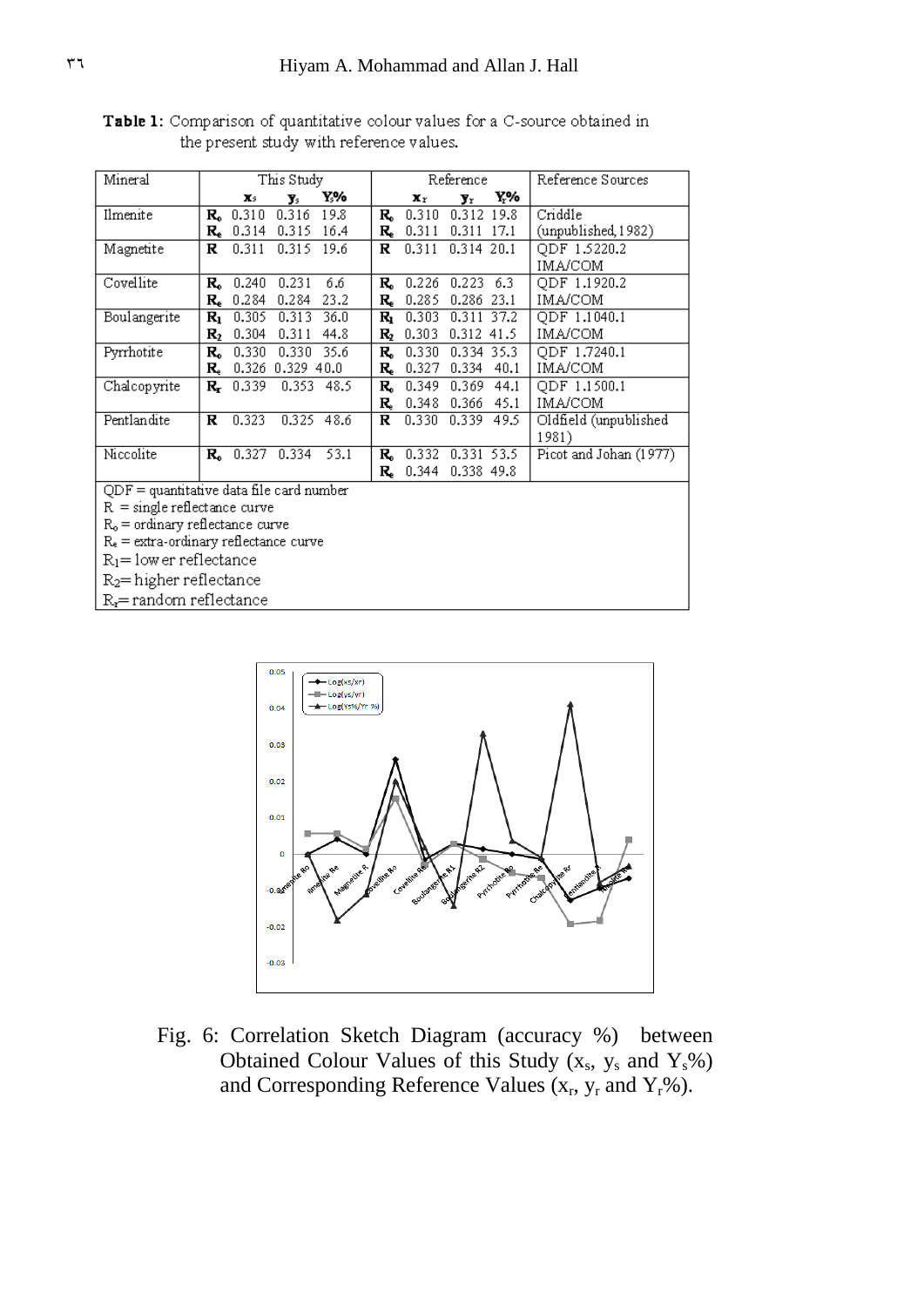# **REFERENCES**

- Atkin, B. P.; and Harvey, P. K., 1979a. Nottingham Interactive System For opaque Mineral Identification: NISOMI. Inst. Mining Metal. Trans. Vol. 88, pp. B 24 - 27.
- Atkin, B. P., and Harvey, P. K., 1979b. The use of quantitative Colour Values for Opaque- Mineral Identification. Can. Miner., Vol. 17, pp. 639 - 647.
- Bowie, S. H. U. and Henry, N. F. M., 1964. Quantitative Measurements with the Reflecting Polarizing Mmicroscope. Inst. Mining Metal. Trans. Vol. 73, pp. 467 - 478.
- Bowie, S. H. U. and Simpson, P. R. 1978. The Bowie-Simpson System for the Microscopic Determination of ore Minerals. First Students Issue. Trans. Vol. 73, pp. 467 - 478.
- Cervelle, B., Levy, C. and Caye, R., 1971. Dosage Rapide Du Magnesium Dans les Ilmenites Par Micro Reflectometrie. Mineral. Deposita, Vol. 6, No.1, pp. 34 - 40.
- Criddle, A.J., 1980. Editorial Policy for the Second Issue of the IMA/COM Quantitative Data File. Can. Mineral., Vol. 18, pp. 553 - 558.
- Criddle, A. J., 1998. Ore Microscopy and Photometry (1890-1998). In Mmodern Approaches to Ore and Environmental Mineralogy (Carbi, L. J. and Vaughan, D. J., editors). Short Course Series, 27, Mineralogical Association of Canada, Ottawa.
- Criddle, A. J., and Stanley, C. J., 1993. Quantitative Data File for Ore Minerals, 3rd ed., Chapman and Hall, London, UK, 635p.
- Galopin, R., and Henry, N. F. M., 1972. Microscopic Study of Opaque Minerals. W. Heffer and Sons Ltd., Cambridge, 322 p.
- Gomes, O. D. M, Sidnei, P. and Julio, C. A. I, 2010. A simple Methodology for Identifying Hematite Grains under Polarized Reflected light Microscopy. IWSSIP-17th International Conference on System, Signal, and Image Processing. pp. 428 - 431.
- Gribble, C. D. and Hall, A. J., 1992. Optical Mineralogy: Principles and Practice. 2nd edition UCL Press. London. 303p
- Hardy, A. C., 1936. Handbook of Colorimetry. Cambridge, Massachusetts: The Technology Press, MII, 87p.
- Henry, N.F.M., ed. 1977. Commission on Ore Microscopy, IMA/COM Quantitative Data File, 1st issue, International Mineralogical Association, McCrone Research Associates, London, UK.
- Henry, N. F. M., 1980. IMA/COM Report on Symbols and Definitions. Can Mineral., Vol. 18, pp. 549 - 551.John Betts-Fine Minerals. Reflectance in Minerals. http:// webmineral.Com/help/reflectivity.
- Judd, D. B., 1952. Colour in Business, Sciences and Industry. New York: John wiley.
- Judd, D. B., and Wyszecki, G., 1963. Colour in Business, Science and Iindustry, 2<sup>nd</sup>ed., J. Wiley and Sons Inc., New York, 500 p.